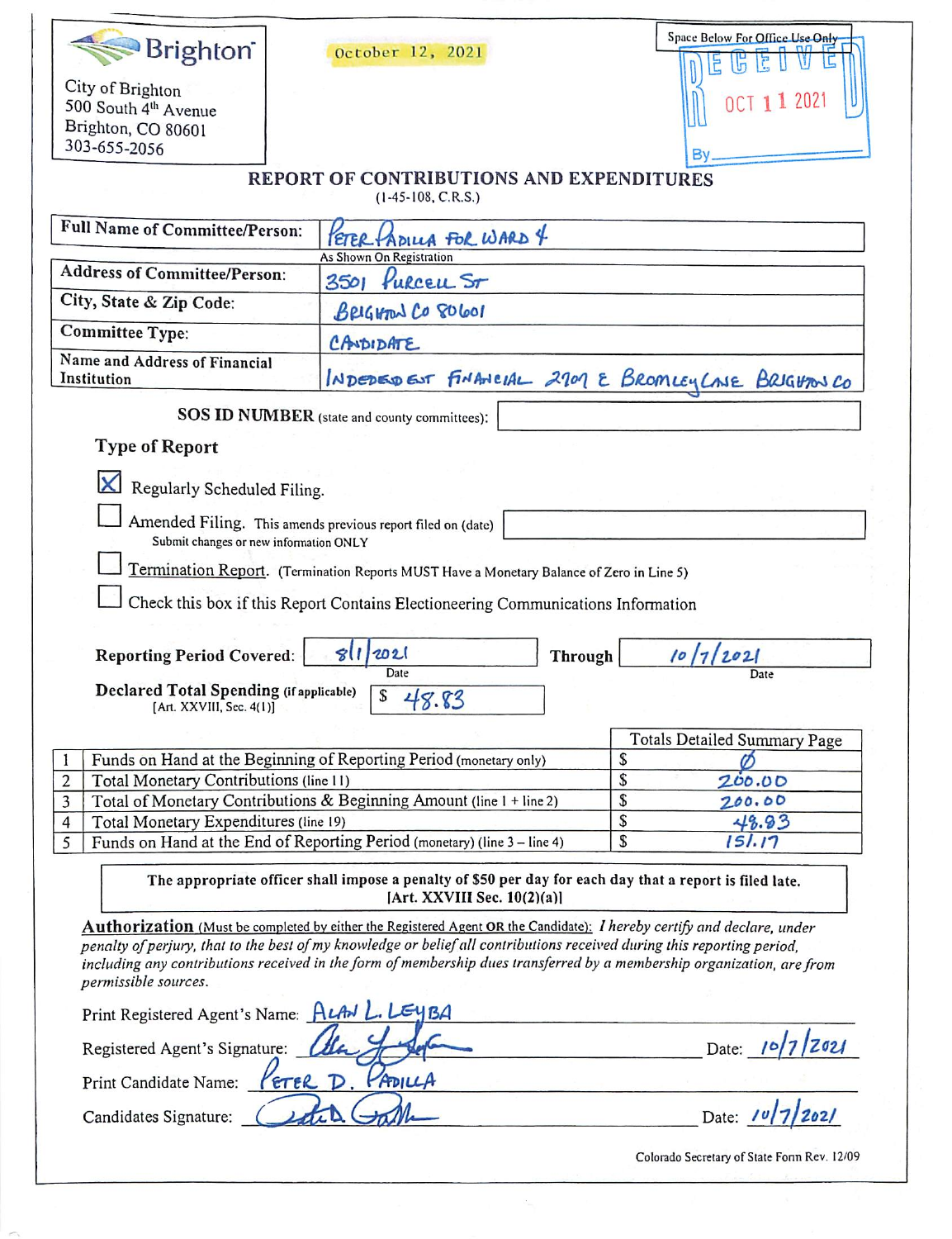|                |                                                                                                                | <b>DETAILED SUMMARY</b>                                            |                             |  |
|----------------|----------------------------------------------------------------------------------------------------------------|--------------------------------------------------------------------|-----------------------------|--|
|                | <b>Full Name of Committee/Person:</b>                                                                          | ETER PADILLA FOR WALD 4                                            |                             |  |
|                | <b>Current Reporting Period:</b>                                                                               | 811 12021                                                          | <b>Through</b><br>10/7/2021 |  |
|                |                                                                                                                | Funds on hand at the beginning of reporting period (Monetary Only) | \$                          |  |
| 6              | Itemized Contributions \$20 or More [C.R.S. 1-45-108(1)(a)]<br>(Please list on Schedule "A")                   |                                                                    | \$<br>200.00                |  |
| $\overline{7}$ | <b>Total of Non-Itemized Contributions</b><br>(Contributions of \$19.99 and Less)                              |                                                                    | Ø<br>\$                     |  |
| 8              | <b>Loans Received</b><br>(Please list on Schedule "C")                                                         |                                                                    | \$<br>q                     |  |
| 9              | <b>Total of Other Receipts</b><br>(Interest, Dividends, etc.)                                                  |                                                                    | Ø<br>\$                     |  |
| 10             | <b>Returned Expenditures (from recipient)</b><br>(Please list on Schedule "D")                                 |                                                                    | Ø<br>\$                     |  |
| 11             | <b>Total Monetary Contributions</b><br>(Total of lines 6 through 10)                                           |                                                                    | \$<br>200.00                |  |
| 12             | <b>Total Non-Monetary Contributions</b><br>(From Statement of Non-Monetary Contributions)                      |                                                                    | Φ<br>S                      |  |
| 13             | <b>Total Contributions</b><br>$(Line 11 + line 12)$                                                            |                                                                    | S<br>200.00                 |  |
| 14             | Itemized Expenditures \$20 or More [C.R.S. 1-45-108(1)(a)]<br>(Please list on Schedule "B")                    |                                                                    | \$<br>48.83                 |  |
| 15             | <b>Total of Non-Itemized Expenditures</b><br>(Expenditures of \$19.99 or Less)                                 |                                                                    | Ø<br>\$                     |  |
| 16             | <b>Loan Repayments Made</b><br>(Please list on Schedule "C")                                                   |                                                                    | S<br>Ø                      |  |
| 17             | <b>Returned Contributions (To donor)</b><br>(Please list on Schedule "D")                                      |                                                                    | S<br>Ø                      |  |
| 18             | <b>Total Coordinated Non-Monetary Expenditures</b><br>(Candidate/Candidate Committee & Political Parties only) |                                                                    | Φ<br>\$                     |  |
| 19             | <b>Total Monetary Expenditures</b><br>(Total of lines 14 through 17)                                           |                                                                    | 48.83<br>S                  |  |
| 20             | <b>Total Spending</b><br>$(Line 18 + line 19)$                                                                 |                                                                    | \$<br>48.83                 |  |

Colorado Secretary of State Form Rev. 12/09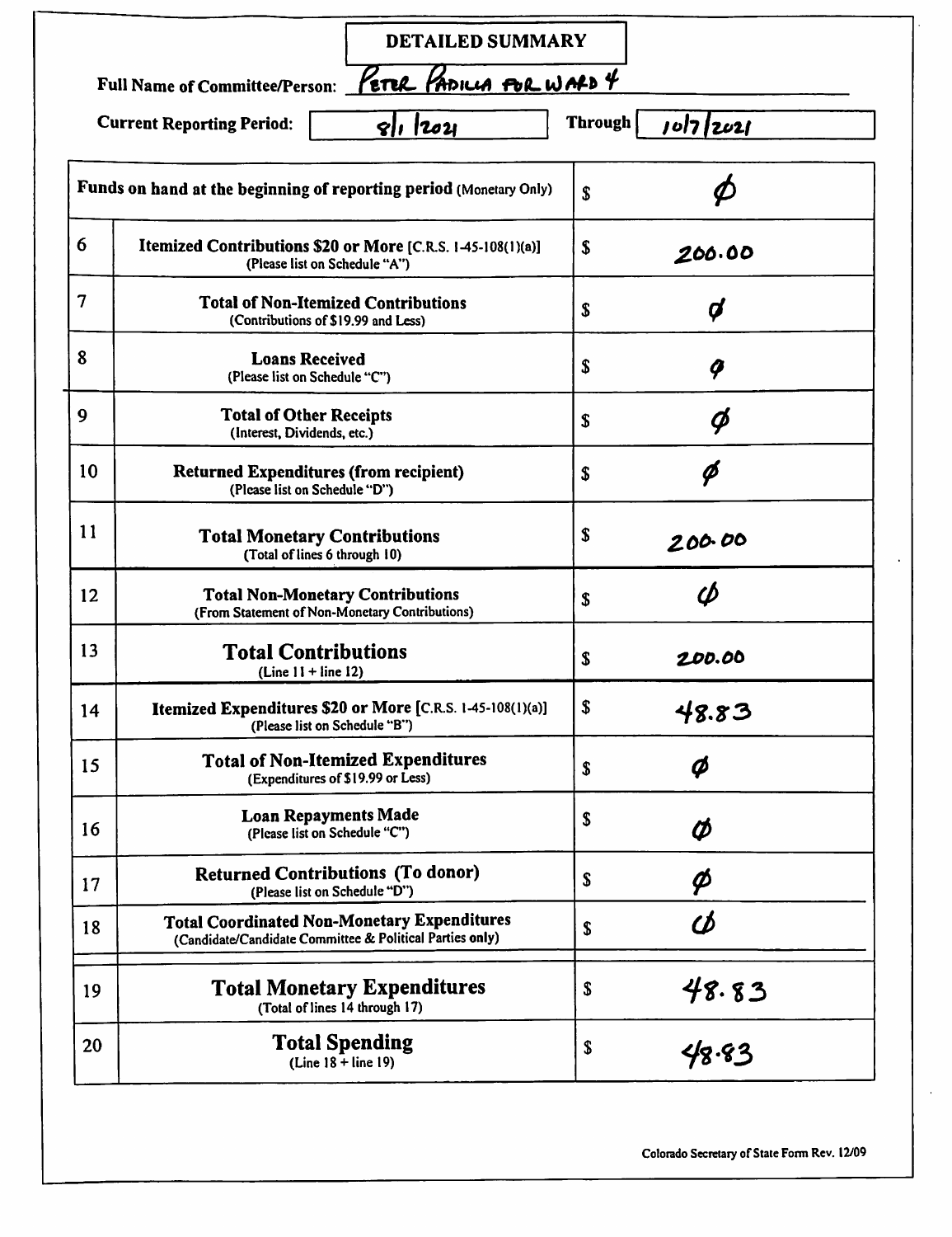|                                              | Schedule A - Itemized Contributions Statement (\$20 or more)<br>[C.R.S. 1-45-108(1)(a)]                                                                     |
|----------------------------------------------|-------------------------------------------------------------------------------------------------------------------------------------------------------------|
|                                              | Full Name of Committee/Person: $\frac{\sqrt{\epsilon}}{R}$ PADILLA FOR WARD 4                                                                               |
|                                              | WARNING: Please read the instruction page for Schedule "A" before completing!                                                                               |
| <b>PLEASE PRINT/TYPE</b><br>1. Date Accepted |                                                                                                                                                             |
| 3 10 202                                     | 4. Name (Last, First): KenNEY, TINA                                                                                                                         |
| 2.<br>Contribution Amt.<br>S                 | 5. Address: 10220 MELODY DR                                                                                                                                 |
| 100.00<br>3.                                 | 6. City/State/Zip: <i>NORTH GLENN</i> CO 80260                                                                                                              |
| Aggregate Amt. *<br>\$<br>100.00             | 7. Description:                                                                                                                                             |
| $\Box$ Check box if                          | 8. Employer (if applicable, mandatory): SELF                                                                                                                |
| Electioneering<br>Communication              | 9. Occupation (if applicable, $\mathbf{m}$ and atory): $\mathbf{E}$ OO KKEEPER                                                                              |
| 1. Date Accepted<br>9/30/2021                | 4. Name (Last, First): <i>BAUCRS, CATHERINE</i>                                                                                                             |
| 2. Contribution Amt.                         | 5. Address: 7095 KIPLUG ST                                                                                                                                  |
| \$<br>100.00                                 | 6. City/State/Zip: ARvADA CO 80004                                                                                                                          |
| 3. Aggregate Amt. *<br>\$                    | 7. Description:                                                                                                                                             |
| 106.00<br>$\Box$ Check box if                | 8. Employer (if applicable, mandatory): Nowe                                                                                                                |
| Electioneering<br>Communication              |                                                                                                                                                             |
| 1. Date Accepted                             |                                                                                                                                                             |
|                                              |                                                                                                                                                             |
| 2. Contribution Amt.<br>\$                   | 5. Address:                                                                                                                                                 |
| 3. Aggregate Amt. *                          | 6. City/State/Zip:                                                                                                                                          |
| \$                                           |                                                                                                                                                             |
| $\Box$ Check box if                          |                                                                                                                                                             |
| Electioneering<br>Communication              |                                                                                                                                                             |
| 1. Date Accepted                             |                                                                                                                                                             |
|                                              |                                                                                                                                                             |
| 2. Contribution Amt.<br>S                    |                                                                                                                                                             |
| 3. Aggregate Amt. *                          |                                                                                                                                                             |
| \$                                           |                                                                                                                                                             |
| $\Box$ Check box if                          |                                                                                                                                                             |
| Electioneering<br>Communication              |                                                                                                                                                             |
|                                              | * For contribution limits within a committee's election cycle or contribution cycle, please refer to the following Colorado Constitutional cites: Candidate |

Committee Art. XXVIII, Sec. 2(6); Political Party Art. XXVIII, Sec. 3(3); Political Committee Art. XXVIII, Sec 3(5); Small Donor Committee Art<br>XXVIII, Sec. 2(14).